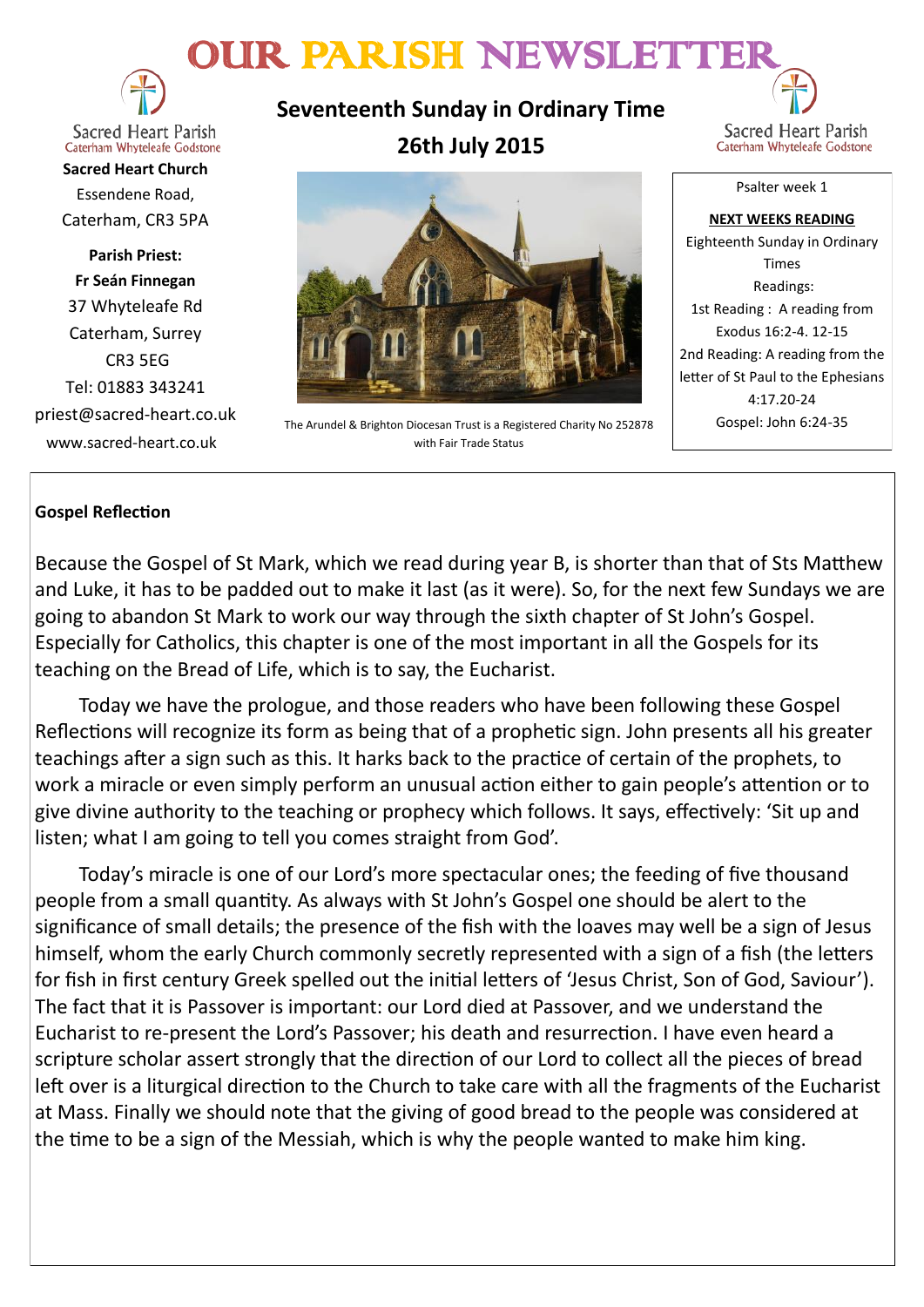

## **Coloma Convent Girls' School** Upper Shirley Road, Croydon CR9 5AS [www.coloma.croydon.sch.uk](http://www.coloma.croydon.sch.uk/)

**PREMISES ASSISTANT FOR THE COLOMA TRUST**

Part time and irregular hours (including some weekends and evenings) From September 2015 We require one or more Premises Assistants to ensure

the safety of students during school hours, to liaise with external organisations and provide security during week-

end and evening premises bookings. The ideal candidates should have a driving licence and car, enjoy working as part of a team and have good interpersonal skills.

An application form is available from Miss Sallie Trembath either by email [strembath@coloma.croydon.sch.uk](mailto:strembath@coloma.croydon.sch.uk) or by telephone 020 8654 6228 ext 222.

**Closing Date: Friday 31 July 2015** 

#### ...................... **Health & Safety**

ш

## **III Church Wheelchair**

In case it is ever needed the Parish has a wheelchair III which is inside the servers' Sacristy. Please would all  $\frac{1}{2}$  welcomers/sidesperson make sure that they know  $\frac{m}{m}$  where it is kept. The wheelchair may be used to and  $\frac{1}{10}$  from the car park and in the Church only. The wheel-III chair must not be removed from the Church

#### Ш **III** Parking

**III** We politely remind all Parishioners to use to allocated III parking bays, and to avoid parking on the double yellow  $\frac{111}{10}$ III lines, as this blocks access for emergency vehicles. We III kindly ask that Parishioners avoid parking in the Disabled Bays, unless they are Blue Badge holders.



# **Weddings**

Ш

Ш  $\mathbf{m}$  $\mathbf{m}$ Ш Ш Ш Ш Ш Ш

Ш Ш

Ш Ш Ш Ш

Congratulations to: Michelle Pereira & Anthony Soares and Owen Holden & Siobhan Flaherty who will be married this week.

Congratulations also to: Liz Willson & Michael Davey, Salvatore Amato & Aysha Charles and Gregory Horton & Claire Brindley who will marry in August.

# **World Youth Day 2016:**

Anyone who is interested in joining Pope Francis and millions of young Catholics in Krakow, Poland, next year should contact Jack Regan, Diocesan Youth Adviser for further information or to receive an application pack. Applicants should be aged between 16 and 35 as at 24th July 2016. Phone 01293 651158 or email [jack.regan@dabnet.org](mailto:jack.regan@dabnet.org)

**Bone marrow donation campaign - 'Her future is in strangers' hands'**

EVIE McCLEAN, aged nine, and is a friend of a Parishioner was diagnosed with acute myeloid leukaemia (AML) in July last year. After four rounds of chemo at the Royal Marsden Hospital, doctors discovered she also has a degenerative bone marrow condition and needs a stem cell donor.

They have been told she needs a bone marrow transplant to save her life. None of her family is a match so her future is in the hands of strangers now. She's having regular tests to monitor her health but she could become very, very sick very quickly.

We have been asked to call for help for her and her family through prayer, but also in a practical way by asking people if they would consider registering to donate through the website www.deletebloodcancer.org.uk. If you register you receive a swab kit in the post, take swabs from the insides of both cheeks just by rubbing gently for 30 seconds, wait for this to dry and post back. If you match a person looking for a donor they contact you and the donation in most cases is done as an outpatient without anaesthetic and is quite straightforward. It is however, a numbers game.

It's easy and painless and could save lives like Evie's and thousands more.

<http://www.deletebloodcancer.org.uk/en>

## **The Parish Office**



The Parish Office will now close for the Summer and will reopen in September. Mass times only will be printed. Have a lovely Summer!

# *Summer soirée - Sunday 26th July after the 5.15pm*

*mass.* Please join us for summer drinks and nibbles. Even if you can only stay for a short time  $-$  a chance to socialise and take refreshment together.

## **Gift Aid**

For those who are not already members, please consider signing up for Gift Aid. It is an easy way to continue to support the Parish in both charitable activities as well as the general upkeep. For every £1 you donate , the Parish receives an extra 25p. Forms are available in the Porch. Thank you.

# **Offertory Collection**

Sincere thanks for your generosity last weekend: Offertory: £729 (Gift Aid £278.21)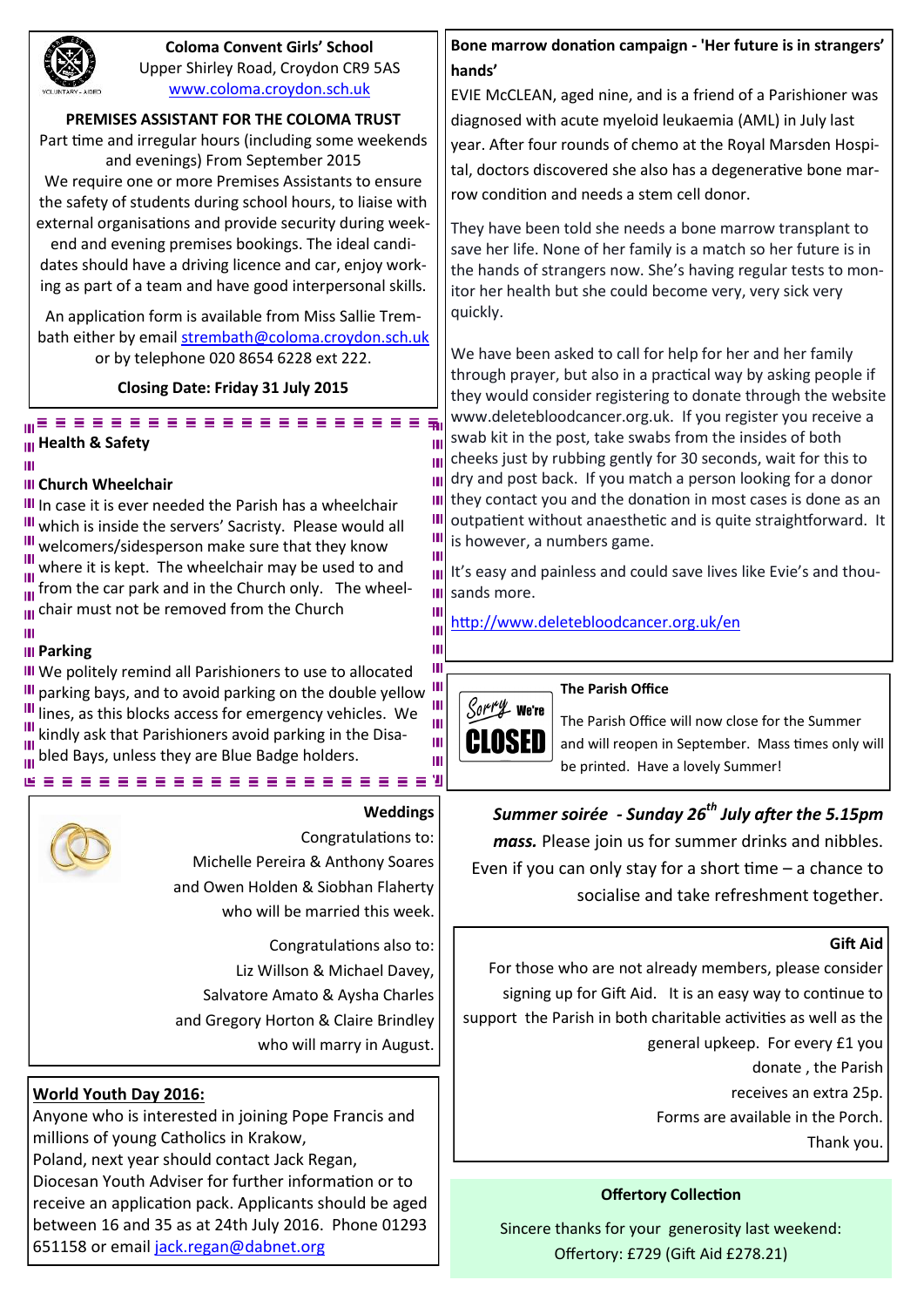# **WHAT'S ON IN THE PARISH THIS WEEK**



**Your Prayers are requested for the following persons who are ill or housebound.** 

Pat Knight; Kathleen & John Saunders; Helen Keogh; Daisy Hill; Christopher Browne; Kit Monk; Krista Thompson; Jane Hill; Rosemary Whale; Pam Weaver; Jimmy & Bridie Mullen; Bernie Horrocks; Margaret Robertson; Heather Tordimah; Jenny Rowen; Elizabeth Daley; Eileen, Mel & Rose Lattimore; Bryan Smith; Rose Knight; Oliver Farrell; Seeta Pillay; Christopher Miles; Pat McCoy; John Dunlop, Elise O'Connor, Malcolm Bowen, John Gilford, Chris Norman, Bridget Crook, Baby Tabitha Harrison, Christine Vernon, Peggy Sisman, Bruno Louis-Joseph, Maureen Kelly, Sheila French & Val Williams.

## **Pilgrimage to Fatima**

From 22nd November to 28th November 2015. Including all excursions for £629. Early booking is strongly recommended. For further information call Mrs Mozzi on 0208 472 0843 or 07859 027301.



The next SVP meeting will be held on Thursday 30<sup>th</sup> July in the **Committee Room at 7.30pm.** Whether you

have already expressed an interest in joining the SVP or would just like to find out more, come along, it could be just the thing that you are looking to get involved in. If you have received a membership form, please bring it along to hand in. In addition, a parish safeguarding representative will be present to check CRB forms so please bring those with you too. There will be blank forms available on the night for those that require them. We look forward to seeing you there.

#### **Baptisms**

Will Lyons, Archie Leader Lawrence Kelly and Felix O'Neill will be Baptised over the next few next weeks. Please keep them in your prayers

#### **CAFOD needs your help in local schools**

Would you like to help our schools along with countless people throughout the world by being our **CAFOD Education Volunteer**? CAFOD, the Catholic Agency for Overseas Development, need people to visit local schools and raise awareness of their work . Full training and support is given so experience of teaching is not necessary for this fruitful and exciting role.

For more information please contact the local office on 01483 898 866 or [arundelandbrighton@cafod.org.uk](mailto:arundelandbrighton@cafod.org.uk)

Sun 26th: NO CHILDREN'S liturgy until September 10:45am– Italian Students join us for Mass Teas & Coffee after 10:45am Mass After 5:15pm Mass - refreshments Mon: Teas & Coffees after Mass (Old Hall)

#### **FIRST HOLY COMMUNION 2015 /2016**

**SACRED HEART PARISH, Caterham, Whyteleafe and Godstone.**



Dear Parents / Carers,

Please note that all Catholic children who will be in Year 3 or above in September 2015 will be eligible to make their First Holy Communion in 2016. We will have registration forms and details of the programme in September. Your children will need to be baptised and your family must be registered with the Parish.

*Have you registered with the Parish yet?* Forms can be downloaded from the website [www.sacred](http://www.sacred-heart.co.uk)-heart.co.uk , (under Our Parish). There are also some hard copies at the back of the church. If you have any questions, please contact **Anne Marie**  Young via email on **[fhc.sacredheart@gmail.com](mailto:fhc.sacredheart@gmail.com)** .

#### **Second Collections**

TODAY Sunday there will be a second collection for A Day for Life - this collection is **not** eligible for Parish Gift Aid.

## **SUMMER SCHOOLS AT BUCKFAST ABBEY**

The School of the Annunciation has some courses on offer at Buckfast Abbey over the summer months. The summer schools are as follows:-

- Catholic Introduction to Scripture (30 July-2 August)
- Apologetics for the New Evangelisation (3-6 August)
- Ten Steps to Strengthen your Faith (6-9 August)
- Liturgy and the Spiritual Life (10-13 August)
- Catholic Life Ethics (13-16 August)

For more information on each of these summer schools and to download an application form, please refer to their website which is www.schooloftheannunciation.com

#### **TGS EUROGROUP ITALIAN STUDENTS**



10:45am Mass—Sun26th July 2015

We would like to welcome Fr. Manola Boragina along with the Italian students and their leaders from TGS at the 10:45am Mass this week . TGS have been holding their annual Summer Courses at the Centenary Hall over the past few weeks and will leave us on Wednesday. We hope that they have enjoyed their visit and wish them the best of luck.